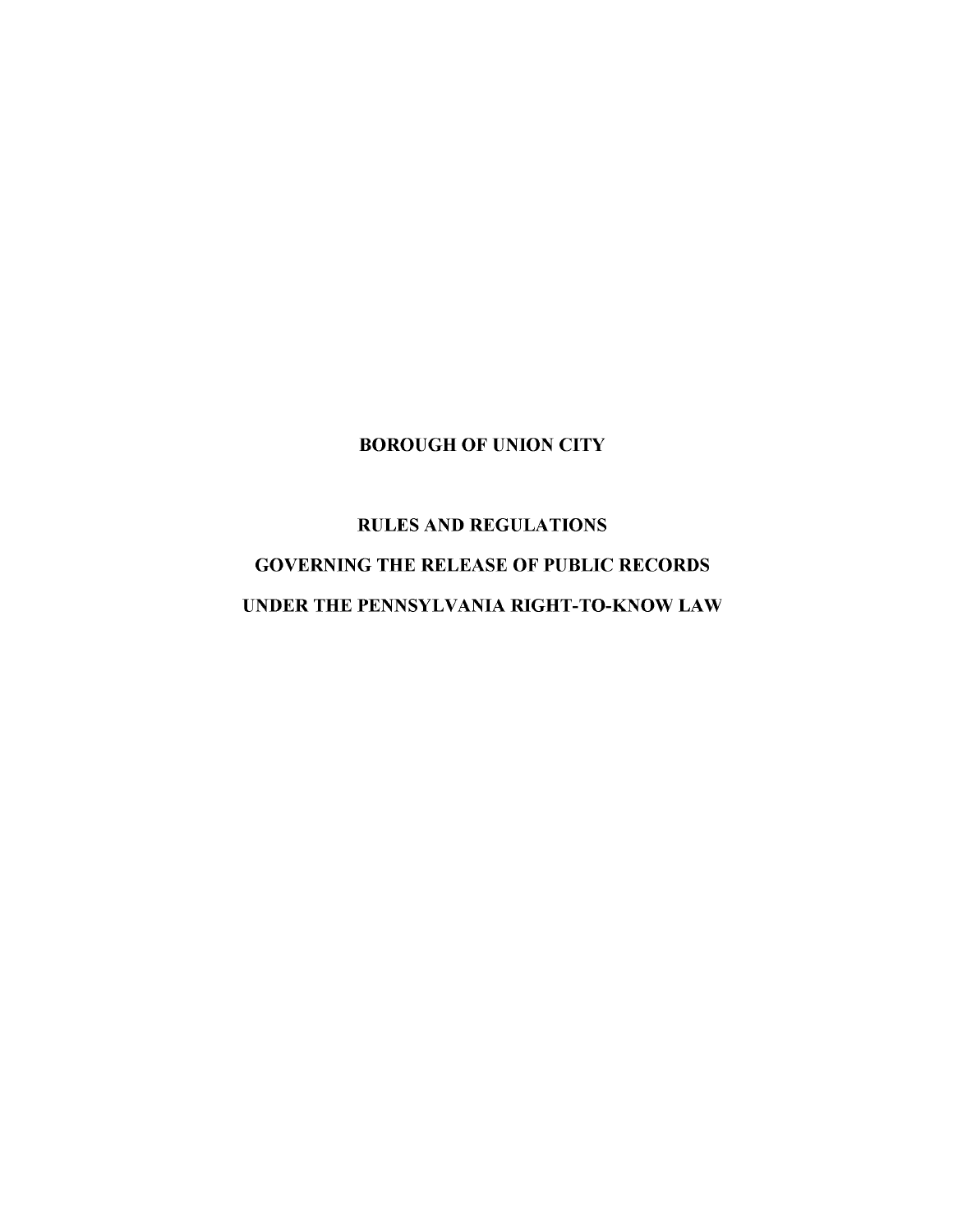These Rules and Regulations are intended to aid in compliance with the Pennsylvania Right-to-Know Law, Act 3 of 2008. These Rules and Regulations shall apply to requests for records made after December 31,2008.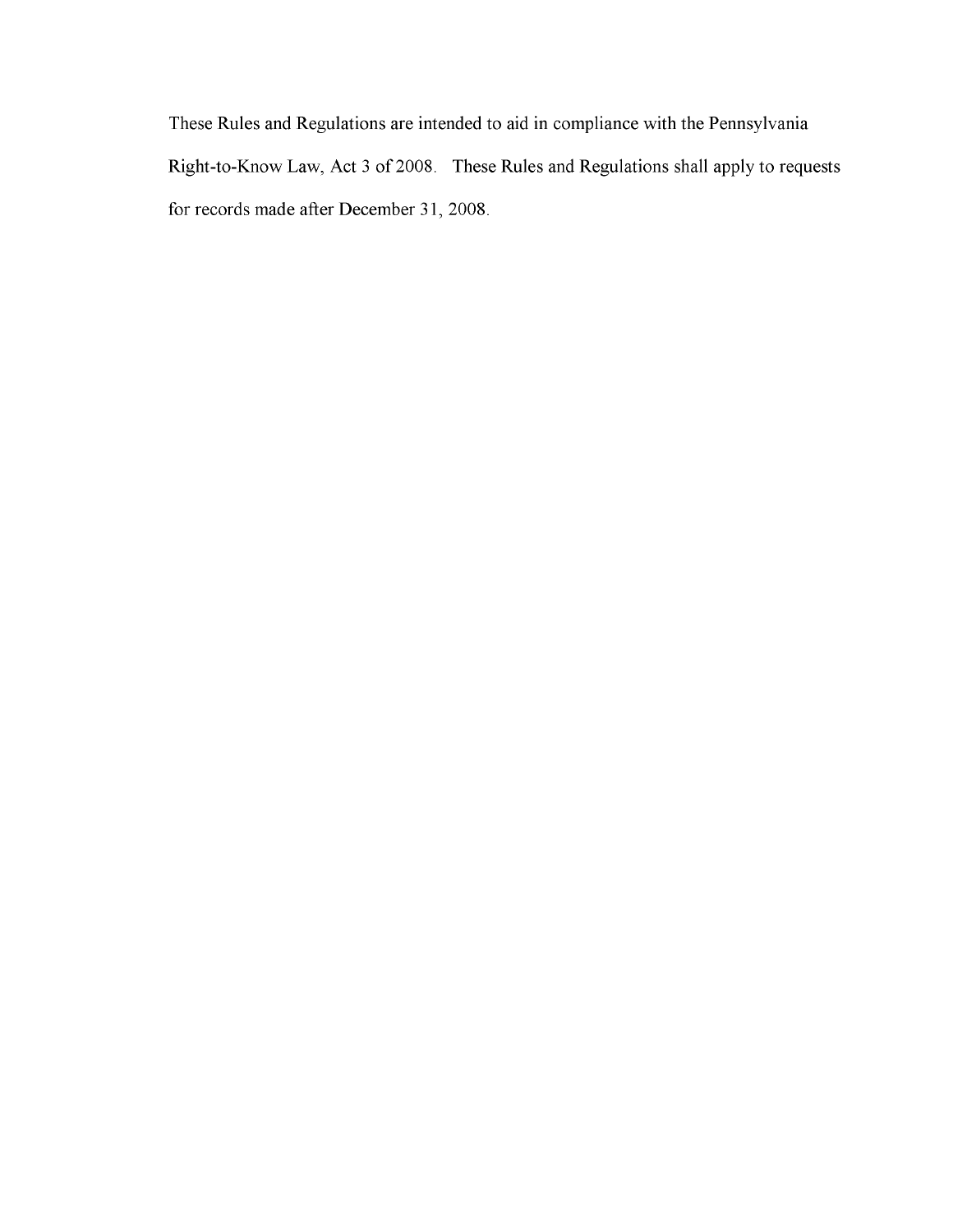#### **I. GENERAL**

- A. The Borough of Union City shall provide public records in accordance with Act 3 of 2008 and with these rules and regulations. **In** the event of a conflict between the rules and regulations and the Act, the Act shall apply.
- B. Requests for access to a public record may not be denied due to the intended use of the public record by the requester.
- C. A record in the possession of the Borough of Union City shall be presumed to be a public record. The presumption shall not apply if:
	- 1. the record is exempt from access;
	- 2. the record is protected by a privilege; or
	- 3. the record is exempt from disclosure under any other Federal or State law or regulation or judicial order or decree.
- D. Definitions

All terms not otherwise defined within these Rules and Regulations are to be defined by Act 3 of 2008.

- 1. The term "financial record" includes any of the following:
	- a. Any account, voucher or contract dealing with:
		- (i) the receipt or disbursement of funds by an agency; or
		- (ii) an agency's acquisition, use or disposal of services, supplies, materials, equipment or property.
	- b. The salary or other payments or expenses paid to an officer or employee of an agency, including the name and title of the officer or employee.
	- c. A financial audit report. The term does not include work papers underlying an audit.
- 2. The term "personal financial information" includes an individual's personal credit, charge or debit card information; bank account information; bank, credit or financial statements; account or PIN numbers and other information relating to an individual's personal finances.
- 3. "Privilege" means the attorney-work product doctrine, the attorney-client privilege, the doctor-patient privilege, or other privilege recognized by a court interpreting the laws of this Commonwealth.
- 4. The term "public record" means a record, including a financial record, of the Borough of Union City that:
	- a. is not exempt under section 708 of Act 3 of 2008;
	- b. is not exempt from being disclosed under any other Federal or State law or regulation or judicial order or decree; or
	- c. is not protected by a privilege.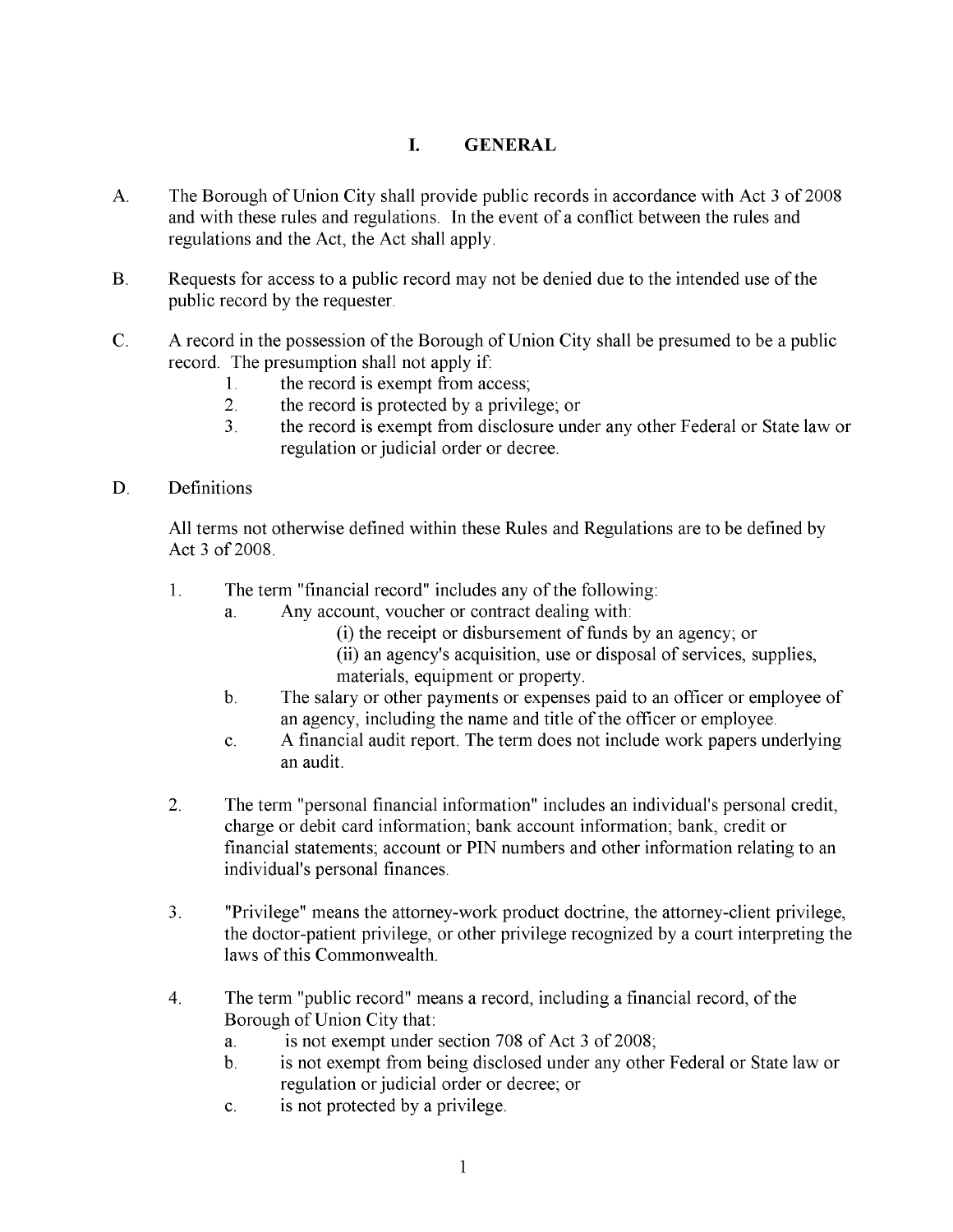- 5. "Record" means information, regardless of physical form or characteristics, that documents a transaction or activity of the Borough of Union City and that is created, received or retained pursuant to law or in connection with a transaction, business or activity of the Borough of Union City. The term includes a document, paper, letter, map, book, tape, photograph, film or sound recording, information stored or maintained electronically and a data-processed or image- processed document.
- 6. "Requester" includes a person that is a legal resident of the United States and requests a record pursuant to this act. The term includes an agency.

## **II. OPEN-RECORDS OFFICER**

- A. Appointment of Open-Records Officer
	- 1. From time to time, as necessitated by a vacancy in the office, the Borough of Union City Borough Council shall appoint, by Resolution, an official or employee to serve as the Borough of Union City Open-Record Officer.
- B. Functions of Open-Records Officer
	- 1. Receive requests for public records submitted to the Borough of Union City.
	- 2. Direct requests to other appropriate persons within the Borough of Union City or in another agency.
	- 3. Track the progress in responding to requests.
	- 4. Issue interim and final responses to requests in a compliant fashion.
- C. Responsibilities
	- 1. Upon receiving a request for a public record, an open records-officer shall:
		- a. Note the date of receipt of the request
		- b. Compute when the five-day response time will expire and make note of such on the written request
		- c. Provide for the disposition of requests and responses.

#### **III. POSTING**

A. Postings required by Act 3 of 2008 will be made at the Municipal Office located at 13 South Main Street, Union City, Pennsylvania and on the Borough of Union City's website,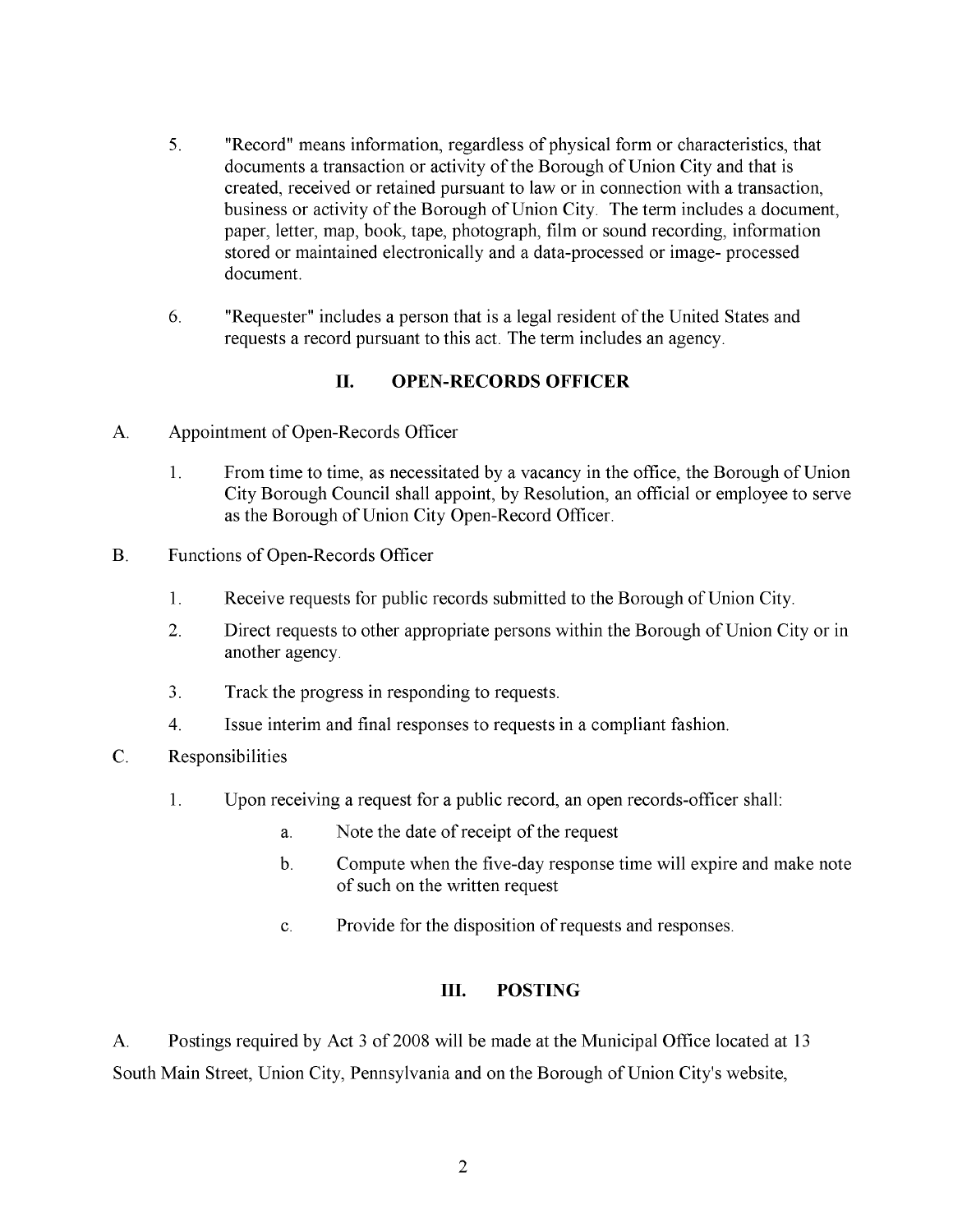www.unioncitypa.com. A copy of the required posting is available in the appendix to this document.

#### **IV. REQUEST AND ANSWER PROCESSING**

#### A. Form of Requests

- 1. Requesters may submit requests that are either written or oral.
- 2. A written request for records may be submitted:
	- (a) **In** person
	- (b) By mail
	- (c) Byemail
	- (d) By facsimile
- 3. Written requests may be submitted:
	- (a) On the Borough of Union City Request for Open Records Form, as found in the appendix and available on the Borough of Union City website, www.unioncitypa.com. from the Open-Records Officer or at the Municipal Office located at 13 South Main Street, Union City, Pennsylvania.
	- (b) On the Uniform Form developed by the Pennsylvania Office of Open Records.
	- (c) **In** writing by the requester, so long as such request complies with Subsection 4 of this section.
- 4. Requests for access to Public-Records:
	- (a) Are to be addressed to the Open-Records Officer;
	- (b) Should identify or describe the records sought with sufficient specificity to enable the Borough of Union City to ascertain which records are being requested; and
	- (c) Shall include the name and address to which the Borough of Union City should address its response.
- B. Duties Upon Receipt of Requests:
	- 1. All Borough of Union City employees are to forward requests for records to the Open-Records Officer.
	- 2. The Open-Records Officer shall: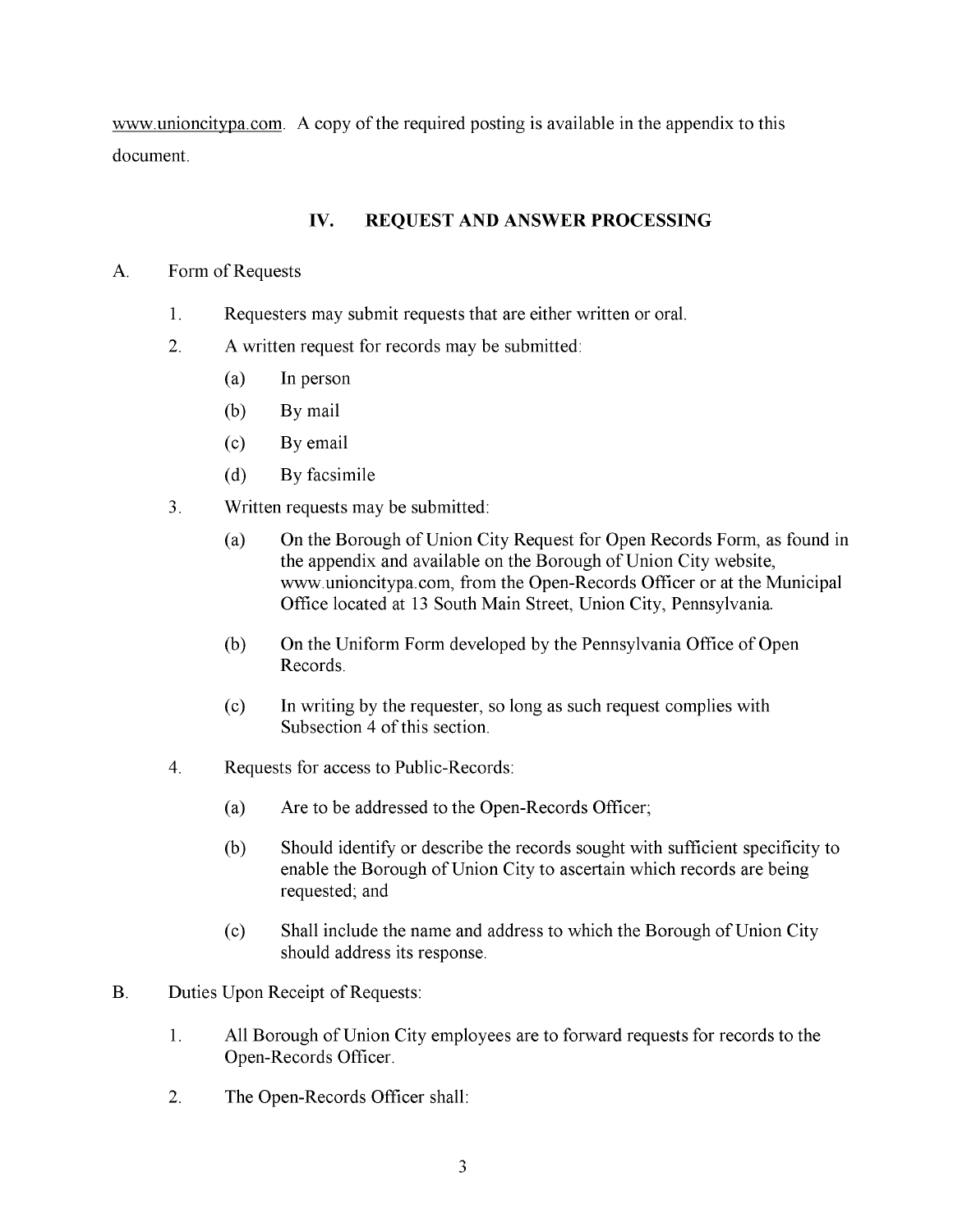- (a) Note the date of receipt of the request on the written request; and
- (b) Compute the day on which the five-day period for the initial response will expire and note the date on the written request.
- 3. Initial Agency Response
	- (a) Upon receiving a request, the open records officer shall make a good faith effort to:
		- (i) Determine whether the requested record is a public record and within control of the Borough of Union City; and,
			- 1. If the Open-Records Officer determines that the request includes a record that is not in the possession of the Borough of Union City, but is in the possession of a party with whom the Borough of Union City has contracted to perform a governmental function on its behalf, and if the requested record relates to the governmental function and is not otherwise exempt under Act 3 of 2008; then the Open-Records Officer shall make arrangements with the Third Party Contractor to obtain the record.
		- (ii) Respond as promptly as possible.
	- (b) Written Agency Response
		- (i) The Borough of Union City shall provide the initial written response within five business days from the receipt date of the request.
			- 1. The initial written response may grant, deny, partially grant and partially deny, or claim an extension of time in which to respond.
		- (ii) Extensions of time
			- 1. An Open-Records Officer may claim an extension of time is necessary to properly respond to the request for public records if one or more of the following apply:
				- The request must be redacted.
				- The record is stored in a remote location and must be retrieved.
				- Bona fide and specified staffing limitations prevent a timely response.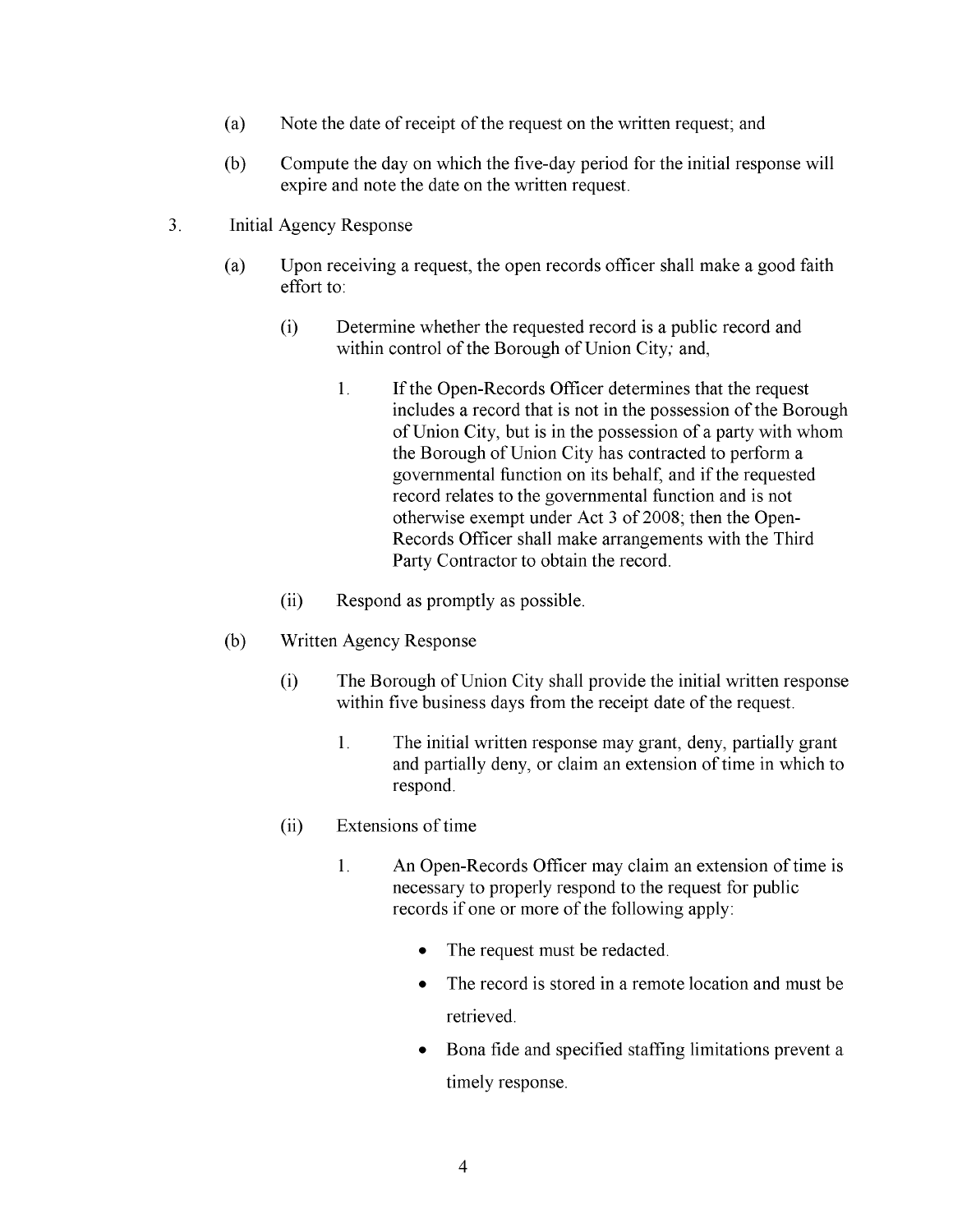- Legal review is necessary to determine if the record is subject to access.
- The requester has not complied with the agency's access policies or refuses to pay applicable fees.
- The extent or nature of the request precludes a response within the required time period.
- 2. The extension of time shall not be in excess of 30 days following the five business days for the initial response.
- 3. Written notice of a claim of extension of time shall state that the record is being reviewed, the reason for the review and the date that the response will be provided in accordance with subparagraph 2 above.

#### (iii) Denial of Requests

- 1. An agency may deny access to a record when:
	- A requester has made repeated requests for the same record, placing an unreasonable burden on the agency;
	- Timely access of the record is not possible due to flood, fire, or other disaster; or,
	- Physical damage may occur to a historical, ancient or rare record.
- 2. The Borough of Union City may deny access to a record if one of the enumerated exceptions contained in Section 208 of Act 3 of 2008 applies, and the Borough of Union City can show, by the preponderance of the evidence, that the exemption applies.
- 3. Written Denials shall be issued, whether in whole or in part, and shall include:
	- A description of the record requested;
	- Specific reasons for the denial, including a citation of supporting legal authority;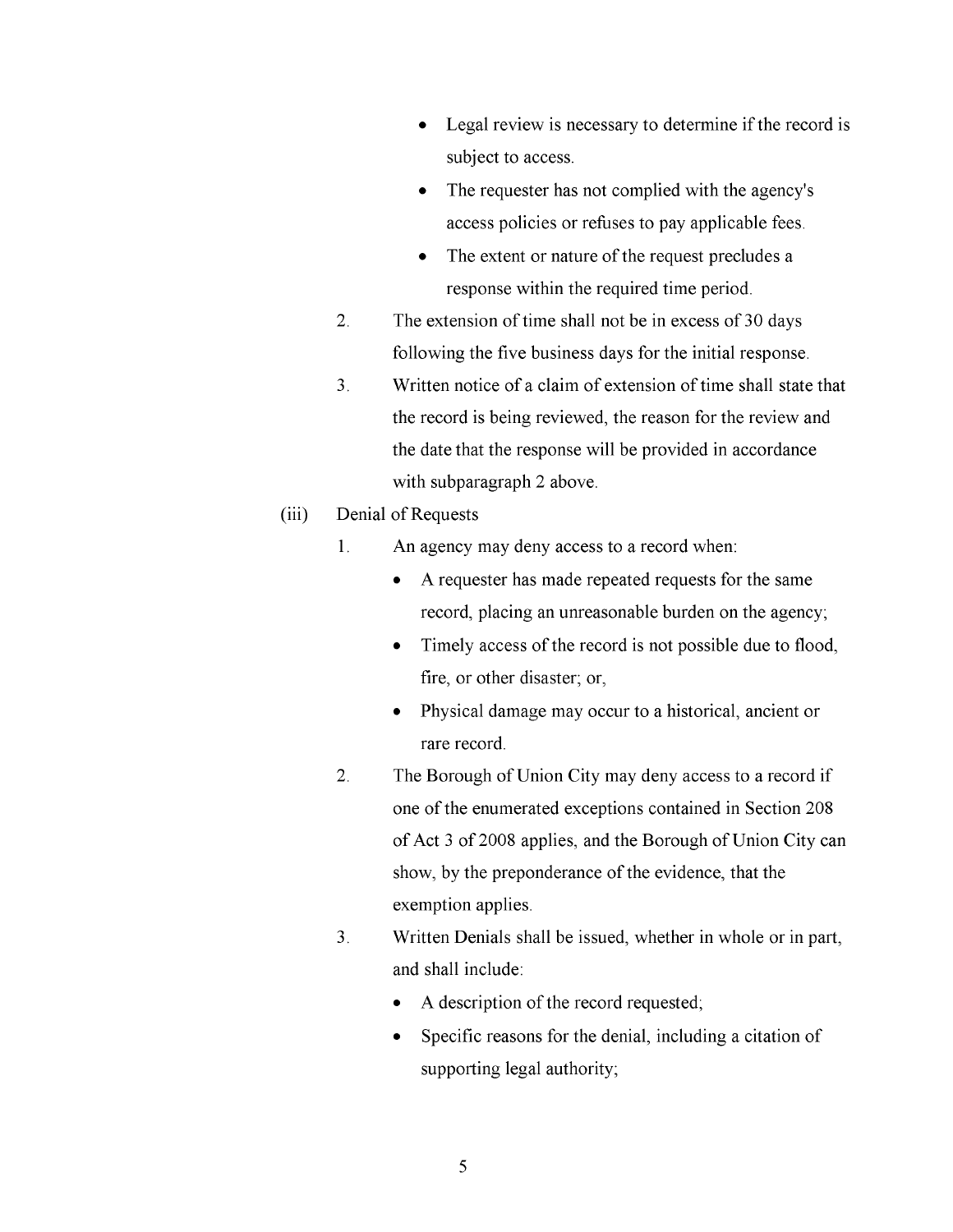- The name, title, business address, business telephone number and signature of the open-records officer who denied the request;
- Date of the response; and,
- The procedure to appeal the denial of access.

## **v. MISCELLANEOUS**

- A. Creation of Record.
	- (1) When responding to a request for access, the Borough of Union City shall not be required to create a record which does not currently exist or to compile, maintain, format or organize a record in a manner in which the Borough of Union City does not currently compile, maintain, format or organize the record.
- B. Medium Records are to be Provided to a Requester.
	- (1) A record being provided to a requester shall be provided in the medium requested if it exists in that medium; otherwise, it shall be provided in the medium in which it exists.
- C. Redaction.
	- (1) If the Borough of Union City determines that a public record or financial record contains information which is subject to access as well as information which is not subject to access, the Borough of Union City's response shall grant access to the information which is subject to access and deny access to the information which is not subject to access. If the information which is not subject to access is an integral part of the public record or financial record and cannot be separated, the agency shall redact from the record the information which is not subject to access, and the response shall grant access to the information which is subject to access. The agency may not deny access to the record if the information which is not subject to access is able to be redacted. Information which the Borough of Union City redacts in accordance with this subsection shall be deemed a denial.
- D. Requests for Certain Records.
	- (1) General rule.  $\overline{-1}$  If, in response to a request, the Borough of Union City produces a record that is not a public record, or financial record, the Borough of Union City) shall notify any third party that provided the record to the agency, the person that is the subject of the record and the requester.
	- $(2)$  Requests for trade secrets. The Borough of Union City shall notify a third party of a request for a record if the third party provided the record and included a written statement signed by a representative of the third party that the record contains a